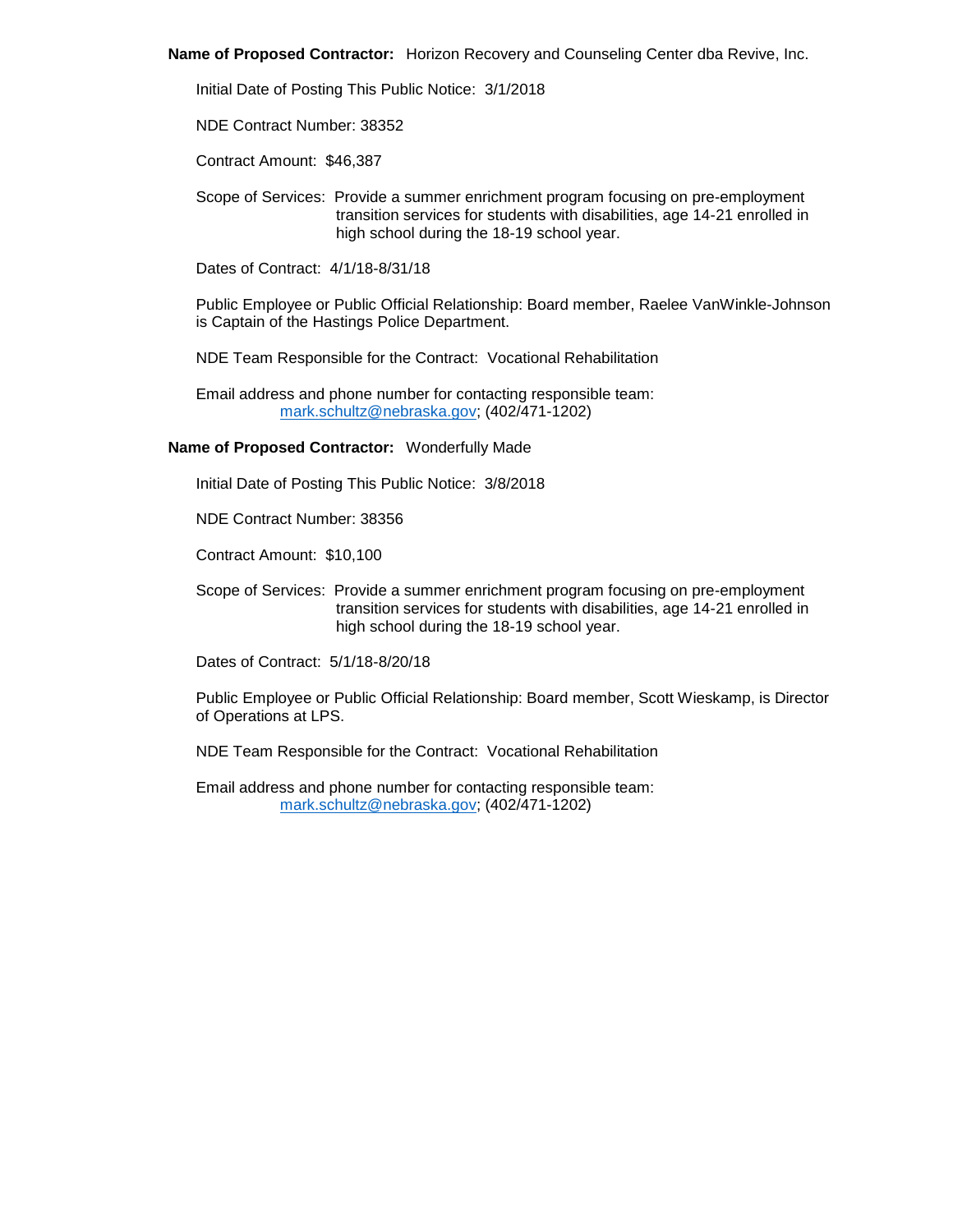#### **Name of Proposed Contractor:** Camp Scott

Initial Date of Posting This Public Notice: 3/12/2018

NDE Contract Number: 38378

Contract Amount: \$30,148.18

Scope of Services: Provide a summer enrichment program focusing on pre-employment transition services for students with disabilities, age 14-21 enrolled in high school during the 18-19 school year.

Dates of Contract: 6/1/18-7/31/18

Public Employee or Public Official Relationship: Board members are employees of public schools and ESUs.

Teresa Halley, ESU #13 Jadie Beam, ESU #13 Patti Stroud, ESU #13 Brenda Miller, Scottsbluff Public Schools Kamie Rhodes, Morrill Public Schools

NDE Team Responsible for the Contract: Vocational Rehabilitation

Email address and phone number for contacting responsible team: [mark.schultz@nebraska.gov;](mailto:mark.schultz@nebraska.gov) (402/471-1202)

# **Name of Proposed Contractor:** Disability Rights Nebraska, Scottsbluff

Initial Date of Posting This Public Notice: 3/14/2018

NDE Contract Number: 38379

Contract Amount: \$29,640

Scope of Services: Provide a summer enrichment program focusing on pre-employment transition services for students with disabilities, age 14-21 enrolled in high school during the 18-19 school year.

Dates of Contract: 5/1/18-8/31/18

Public Employee or Public Official Relationship: Board members are employees of public schools and ESUs.

Claudia Louishomme, Professor at UNK Pat Cottingham, Instructor, SCC Mary Angus, LEND Educator at Monroe Meyer Institute at UNMC Candi Koenig, Parent Resource Coordinator at Monroe Meyer Institute at UNMC Sophia Alvarez, Associate Public Guardian at Nebraska Office of Public Guardian Carla Lasley, Director of Community Services, VR

NDE Team Responsible for the Contract: Vocational Rehabilitation

Email address and phone number for contacting responsible team: [mark.schultz@nebraska.gov;](mailto:mark.schultz@nebraska.gov) (402/471-1202)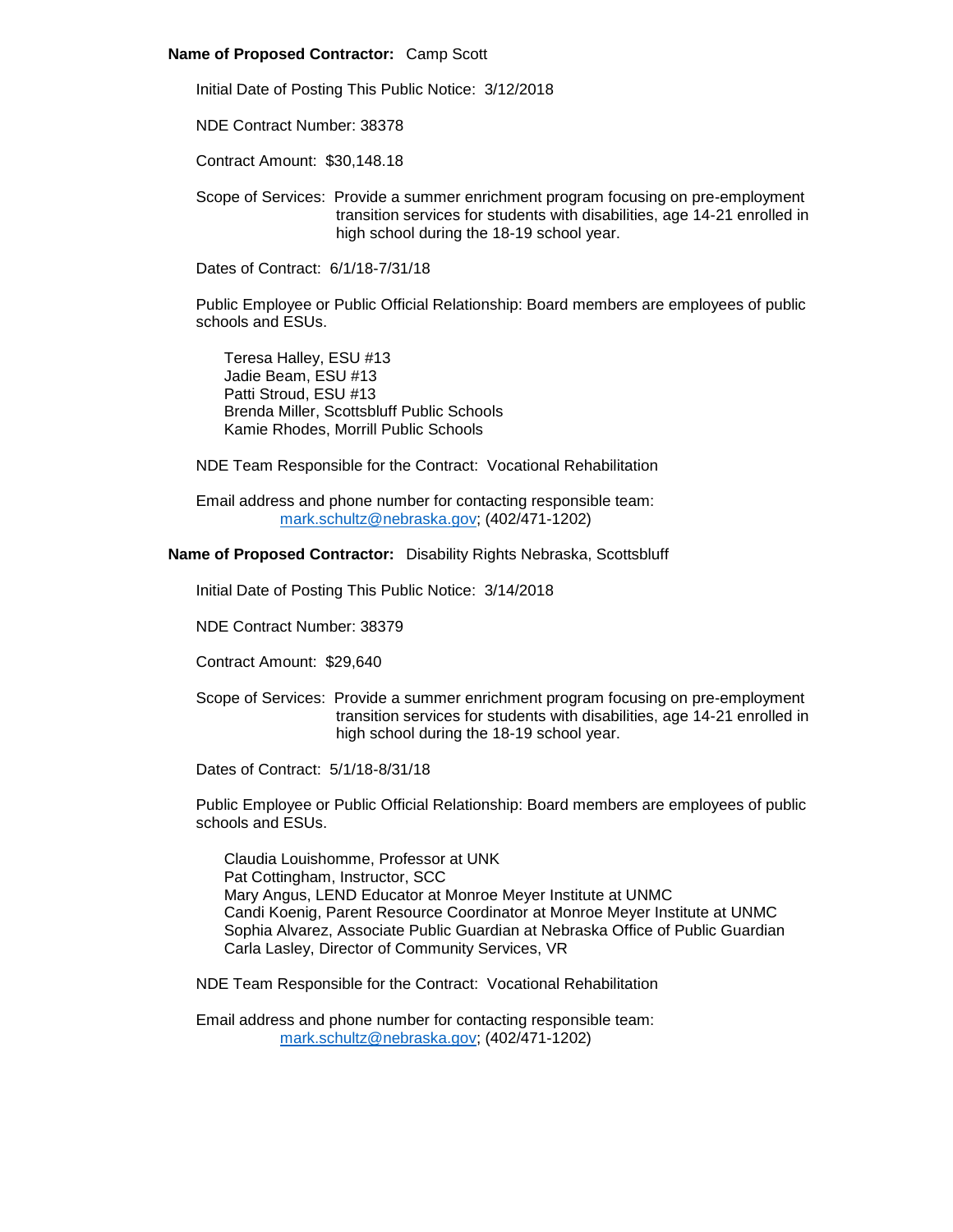**Name of Proposed Contractor:** Disability Rights Nebraska, Nebraska City & Beatrice

Initial Date of Posting This Public Notice: 3/14/2018

NDE Contract Number: 38380

Contract Amount: \$38,545.44

Scope of Services: Provide a summer enrichment program focusing on pre-employment transition services for students with disabilities, age 14-21 enrolled in high school during the 18-19 school year.

Dates of Contract: 4/1/18-8/31/18

Public Employee or Public Official Relationship: Board members are employees of public schools and ESUs.

Claudia Louishomme, Professor at UNK Pat Cottingham, Instructor, SCC Mary Angus, LEND Educator at Monroe Meyer Institute at UNMC Candi Koenig, Parent Resource Coordinator at Monroe Meyer Institute at UNMC Sophia Alvarez, Associate Public Guardian at Nebraska Office of Public Guardian Carla Lasley, Director of Community Services, VR

NDE Team Responsible for the Contract: Vocational Rehabilitation

Email address and phone number for contacting responsible team: [mark.schultz@nebraska.gov;](mailto:mark.schultz@nebraska.gov) (402/471-1202)

# **Name of Proposed Contractor:** Disability Rights Nebraska, Lincoln

Initial Date of Posting This Public Notice: 3/14/2018

NDE Contract Number: 38381

Contract Amount: \$46,785

Scope of Services: Provide a summer enrichment program focusing on pre-employment transition services for students with disabilities, age 14-21 enrolled in high school during the 18-19 school year.

Dates of Contract: 4/1/18-8/31/18

Public Employee or Public Official Relationship: Board members are employees of public schools and ESUs.

Claudia Louishomme, Professor at UNK Pat Cottingham, Instructor, SCC Mary Angus, LEND Educator at Monroe Meyer Institute at UNMC Candi Koenig, Parent Resource Coordinator at Monroe Meyer Institute at UNMC Sophia Alvarez, Associate Public Guardian at Nebraska Office of Public Guardian Carla Lasley, Director of Community Services, VR

NDE Team Responsible for the Contract: Vocational Rehabilitation

Email address and phone number for contacting responsible team: [mark.schultz@nebraska.gov;](mailto:mark.schultz@nebraska.gov) (402/471-1202)